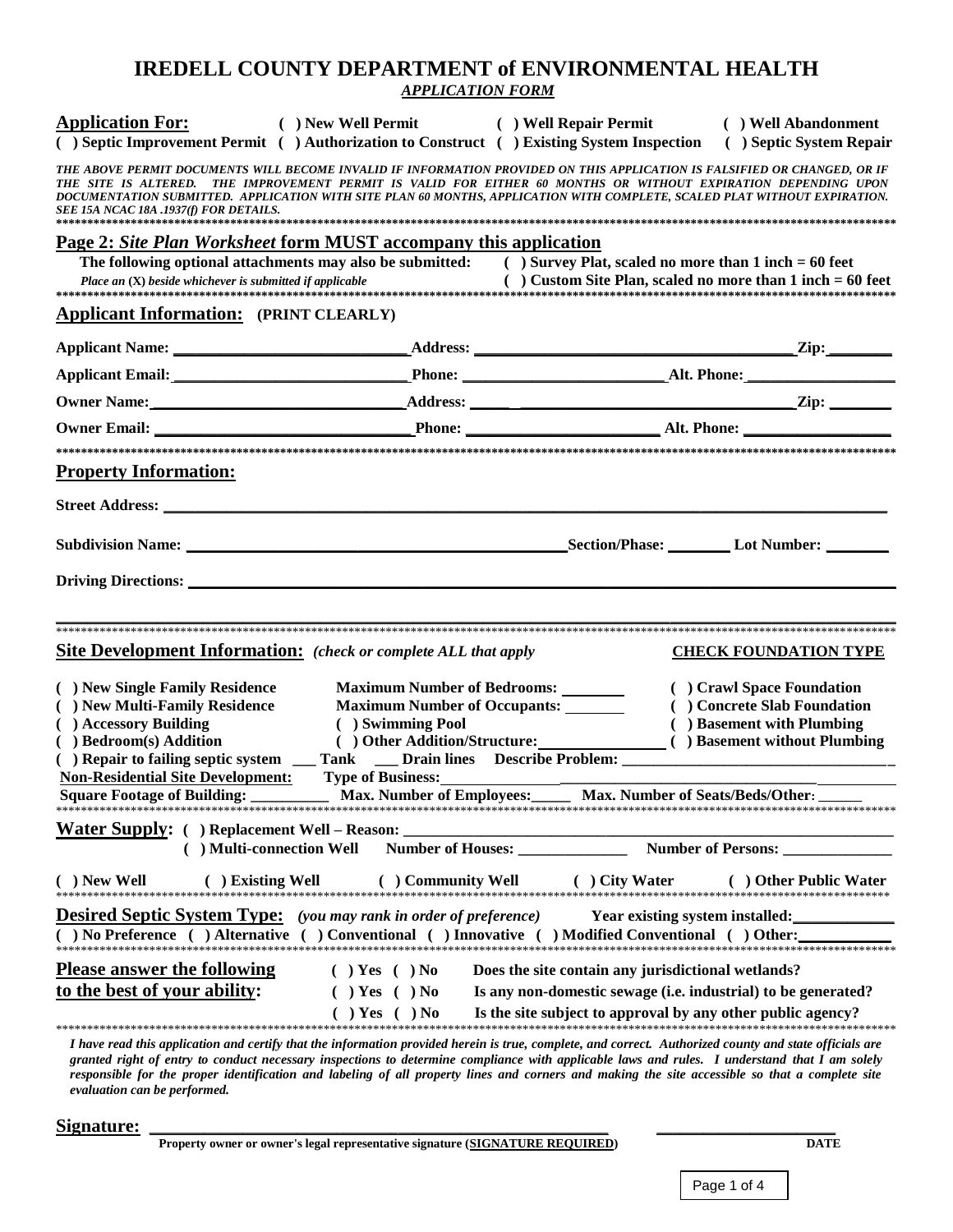## **IREDELL COUNTY DEPARTMENT of ENVIRONMENTAL HEALTH** *SITE PLAN WORKSHEET*

### **SEE THE "SAMPLE SITE PLAN" BELOW.** *INCOMPLETE SITE PLANS WILL BE RETURNED TO YOU FOR COMPLETION AND MAY RESULT IN A DELAY IN THE ISSUANCE OF YOUR SEPTIC SYSTEM OR WELL PERMIT***!!!**

**Place an (X) beside each item as you complete the site plan:**

- **( ) Property Line measurements are clearly identified**
- **( ) All proposed structures are indicated**
- **( ) Front and side setbacks from property line**
- **( ) Preferred driveway location**
- **( ) Preferred well location**
- **( ) Preferred septic system location**
- **( ) North arrow, or other sufficient indicator of direction**

**Circle N/A on the following if appropriate:** 

**Location of septic systems and wells within 100' of your property N/A Location of easements and rights of ways on your property N/A Location of any designated wetlands on the property N/A**



### **USE THIS SPACE TO DRAW YOUR SITE PLAN**

*Show: proposed house or business footprint, wells, water lines, patios, pools and decks, and any other item that will occupy space on the site*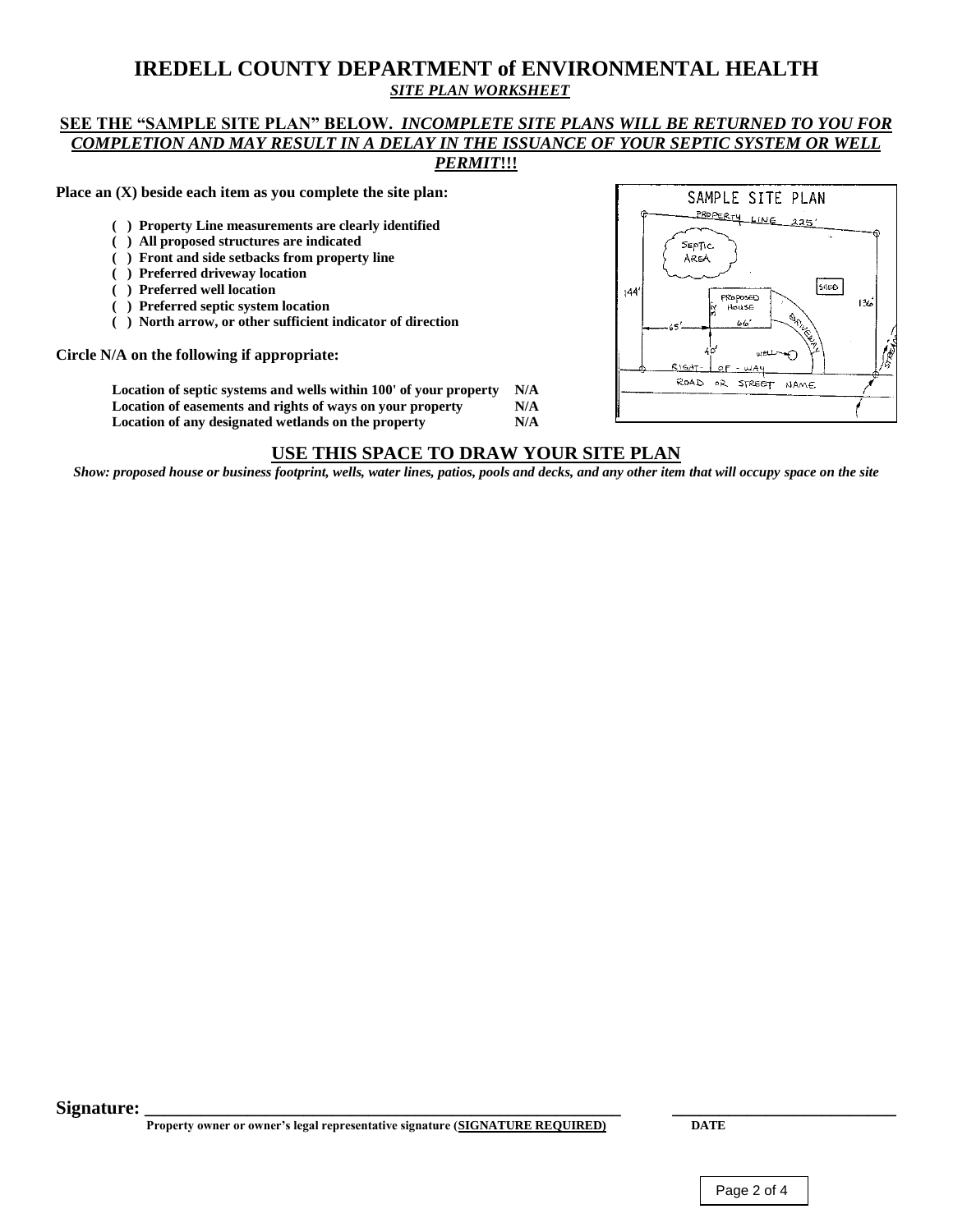IREDELL COUNTY DEPARTMENT OF ENVIRONMENTAL HEALTH



## **DOCUMENTATION TO AUTHORIZE AN OWNER'S LEGAL REPRESENTATIVE**

Applications for permits require the "signature of the owner or owner's legal representative" (15A NCAC 18A .1937). If the owner does not sign the application himself or herself, they can submit any one of the following documents to designate their legal representative:

*Power of Attorney; Real Estate Contract; Estate executor; Bankruptcy trustee; Court ordered guardianship*

In the absence of the above documentation, the property owner may provide the local health department with documentation that designates a legal representative. A property owner may:

Complete this form to document his or her legal representative, or provide his or her own form that contains the information in this form.

If there are multiple property owners, then all property owners must sign the form that designates a legal representative.

By signing a form that designates a legal representative for purposes of 15A NCAC 18A .1937, the property owner authorizes that representative to act on their behalf in matters pertaining to the application and permitting process, including signing or receiving any application, document or permit. The owner retains full responsibility to meet all permit conditions specified by the local health department.

I, \_\_\_\_\_\_\_\_\_\_\_\_\_\_\_\_\_\_\_\_\_\_\_\_\_\_\_\_\_\_\_\_\_\_\_\_\_\_\_\_, am the legal owner(s) of the property located at\_\_\_\_\_\_\_\_\_\_\_\_\_\_\_\_\_\_\_\_\_\_\_\_\_\_\_\_\_\_\_\_\_\_\_\_\_\_\_\_\_\_\_\_\_\_\_\_\_\_\_\_\_\_\_\_\_\_\_\_\_\_\_\_\_, identified as **PIN (Paracel Identification Institute)** Lemannia Dumbers Numbers) and Numbers 2013.

### I do hereby authorize (**print legal representative/company name**) \_\_\_\_\_\_\_\_\_\_\_\_\_\_\_\_\_\_\_\_\_\_\_\_\_\_\_,

\_\_\_\_\_\_\_\_\_\_\_\_\_\_\_\_\_\_\_\_\_\_\_\_\_\_\_\_\_\_\_\_\_\_\_\_, to act as an agent on my behalf in applying for/signing/obtaining any of the documents described below.

Application for Improvement Permit (IP) / Authorization to Construct (AC)

\_\_\_\_\_\_\_\_\_\_\_\_\_\_\_\_\_\_\_\_\_\_\_\_\_\_\_\_\_\_ \_\_\_\_\_\_\_\_\_\_ \_\_\_\_\_\_\_\_\_\_\_\_\_\_\_\_\_\_\_\_\_\_\_\_\_\_\_ \_\_\_\_\_\_\_\_\_\_

- Improvement Permit (IP) / Authorization to Construct (AC)
- Application for soil-site evaluation (new/repair)
- Application/permit for private drinking water well/well abandonment
- Application for Compliance Inspection

I agree to abide by all decisions and/or conditions between the legal representative acting on my behalf and the Iredell County Department of Public Health, Environmental Health Division.

nty Health Department

Signature of Owner(s)  $\qquad \qquad$  Date  $\qquad \qquad$  Signature of Witness  $\qquad \qquad$  Date

Please return this signed form to the appropriate office:

**Mooresville - Environmental Health Statesville - Environmental Health**  [ronda.hart@co.iredell.nc.us](mailto:ronda.hart@co.iredell.nc.us) adrienne.shea@co.iredell.nc.us Fax: 704-662-3239 Fax: 704-871-3483

610 E. Center Avenue, Mooresville, NC 28115 349 N. Center Street, Statesville, NC 28677